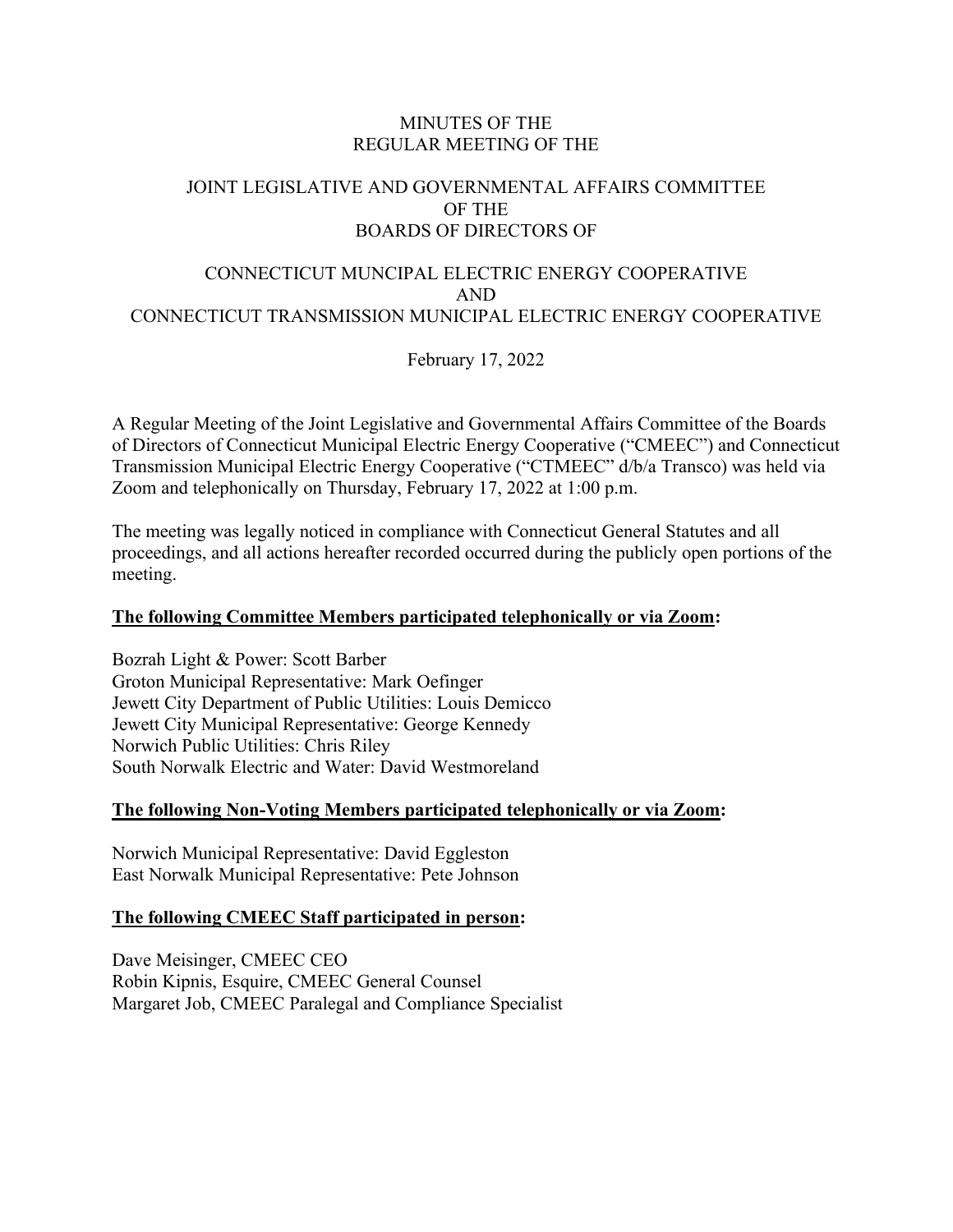## **Others participated telephonically or via Zoom:**

Timothy Shea, Brown Rudnick David Silverstone, Esquire, Municipal Electric Consumer Advocate

Ms. Job recorded.

Committee Chair Louis Demicco called the meeting to order at 1:00 p.m. He explained that the meeting is being held via Zoom and telephonically. He asked that all participants' devices remain on mute unless speaking to eliminate confusion and background noise. He requested that those speaking state their name before speaking for clarity of the record. After Ms. Job conducted roll call, Committee Chair Demicco confirmed a quorum was present.

## **Specific Action Item**

## **A Public Comment Period**

No public comment was made.

## **B Selection of Joint Legislative and Governmental Affairs Committee Chair**

Committee Chair Demicco opened the floor for nominations for the position of Chair of the Legislative and Governmental Affairs Committee. Committee Member Scott Barber nominated Louis Demicco. There were no other nominations.

**A motion was made by Committee Member Scott Barber, seconded by Committee Member George Kennedy to re-elect Committee Chair Louis Demicco as Chair of the Joint Legislative and Governmental Affairs Committee for 2022.**

**Motion passed unanimously.**

**C Approve Minutes of the December 2, 2021 Regular Meeting of the Joint Legislative and Governmental Affairs Committee**

**A motion was made by Committee Member Mark Oefinger, seconded by Committee Member Barber to Approve the Minutes of the December 2, 2021 Regular Meeting of the Joint Legislative and Governmental Affairs Committee.**

## **Motion passed unanimously.**

At this time Committee Chair Demicco entertained a motion to amend today's Agenda by moving Agenda Item E before Agenda Item D.

**A motion was made by Committee Member Barber, seconded by Committee Member Oefinger to Amend today's Agenda by moving Agenda Item E before Agenda Item D.**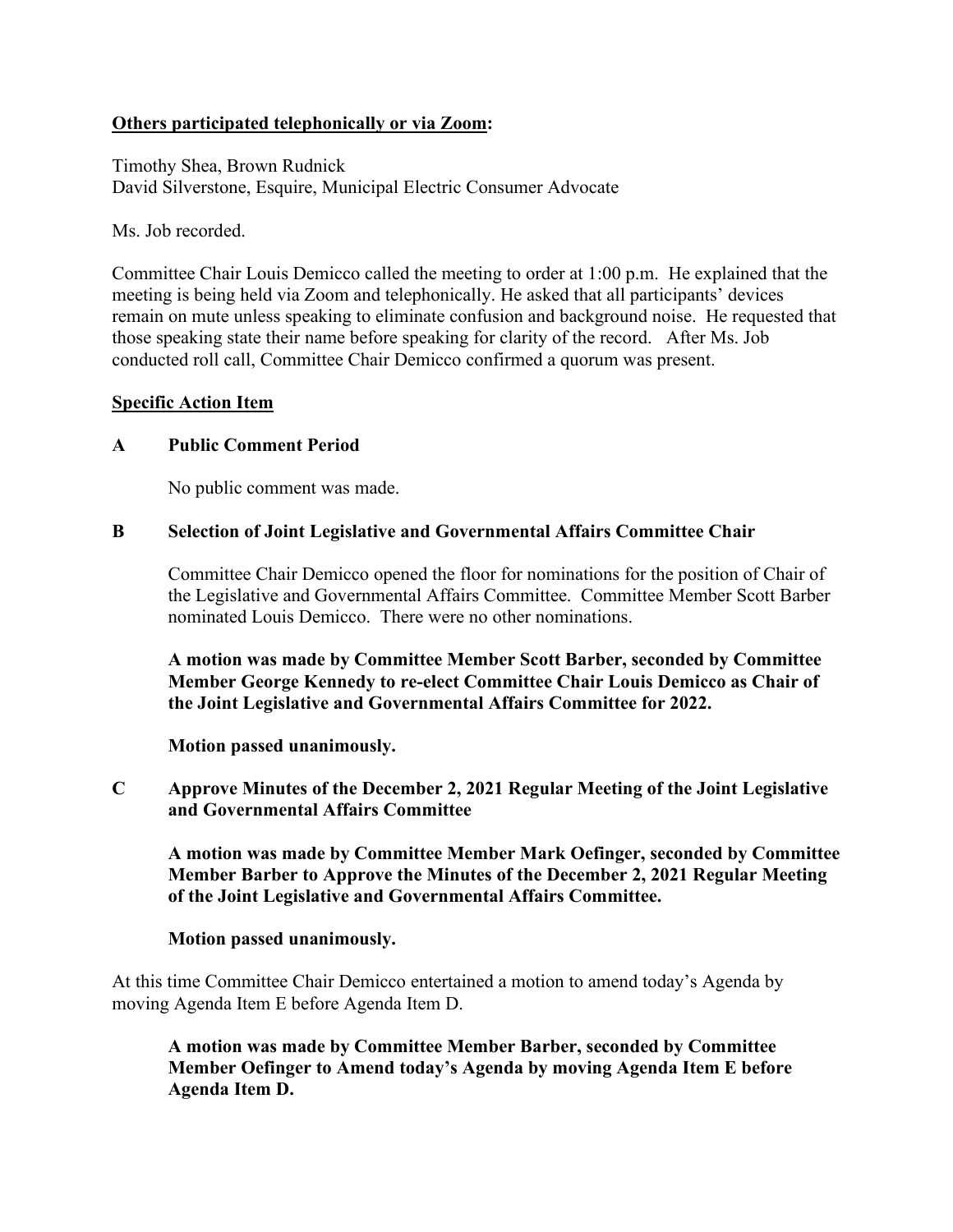#### **Motion passed unanimously.**

## **E Connecticut General Assembly Update: Tim Shea, Brown Rudnick**

Mr. Shea explained that the 2022 legislative session began on February 9, 2022. He walked the Committee through the Governor's proposed budget highlighting that it includes proposals regarding tax relief, behavioral health, and climate change. Mr. Shea further explained that the Governor's pandemic-related Executive Orders have been extended by the Legislature until June 30, 2022 stating that any further extensions will be reviewed by the Legislature.

Mr. Shea explained that the energy focus for this session is mainly on climate resiliency, zero carbon efforts and electric vehicles as well as hydrogen, offshore wind, and battery storage. He further added that there are several bills that CMEEC is tracking, although none of them appear as of yet to directly impact CMEEC. Mr. Shea also informed the Committee that the Connecticut Department of Energy and Environmental Protection (DEEP) is in the scoping phase of a comprehensive energy strategy with comments due on March 3, 2022, to develop energy strategies going forward with a focus on resiliency and zero carbon. He added that the language of this scoping phase will be published within the next few weeks.

Upon inquiry, Mr. Shea explained that there are existing bond funds available with money set aside for towns to develop qualifying microgrids. He also explained that a task force is in place discussing blending hydrogen into existing fuel cell supply to use in existing infrastructure. He added that there are some transportation pilot projects related to fleet vehicles as well as discussions related to a national hub for hydrogen.

## **D New Committee Member Onboarding Book**

Ms. Kipnis walked the Committee through the New Committee Member Onboarding book. She explained that every Committee Charter requires that onboarding be conducted annually at the first meeting of a Committee for the purpose of familiarizing new Committee members with the responsibilities associated with membership on that Committee.

All New Committee Member Onboarding books contain the minutes from the previous year as well as the Committee Charter and Committee Member contact information and the current roster of all Committees. The Legislative and Governmental Affairs Committee New Committee Onboarding book also contains the CMEEC Lobbying Policy which was approved by the Board in 2020.

Ms. Kipnis provided a high-level overview of the Committee's activities in 2021 as memorialized in the 2021 meeting minutes and walked through the Committee's charter noting that the most recent revisions were approved by the Board in January 2021.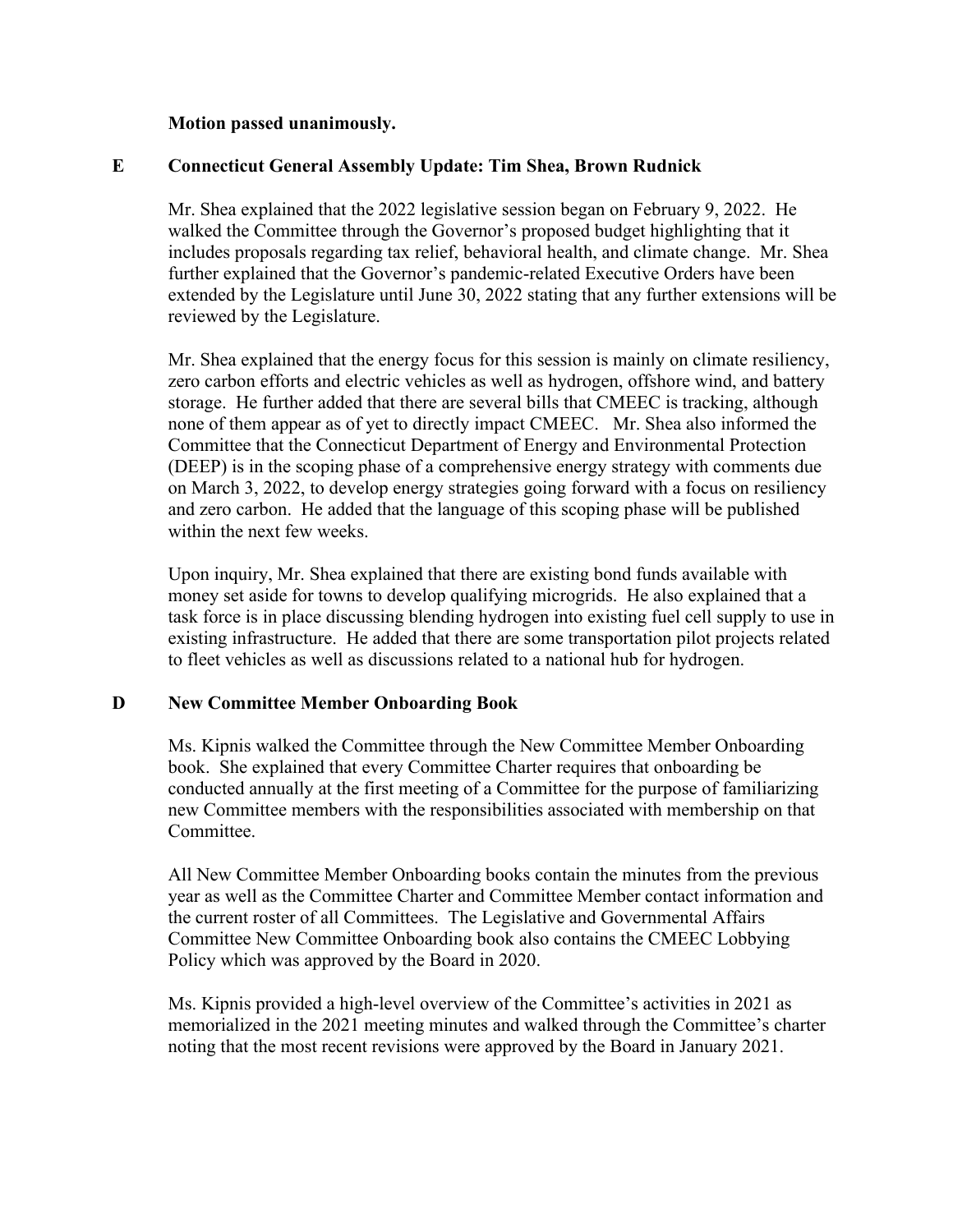Ms. Kipnis explained that the Committee generally meets prior to the beginning of the start of the Connecticut Legislative session, during the session and at the end for a wrap up of outcomes from the session.

Ms. Kipnis then walked the Committee through the CMEEC Lobbying policy stating that it was adopted in 2020 and serves as a guide should a Director on the CMEEC Board or a Board Committee member engage in lobbying. Following discussion, the Committee agreed that at the start of every legislative session, CMEEC staff should present a brief refresher and reminder to the Board highlighting the Board's obligations under this policy, and that this policy should also be discussed during onboarding sessions that are held for the Board.

## **F Federal Update**

Ms. Kipnis reported on the infrastructure bill that was recently passed and stated that some of that money has been distributed. She added that CMEEC continues to watch for opportunities helpful to its members.

Ms. Kipnis then reported that money might become available under the Build Back Better Act earmarked for climate action, however the bill has been stalled by Representative Manchin. She explained that there are some elements of the bill that could still pass related to direct payment to public power entities and tax credits for renewable energy sources. Ms. Kipnis added that there is a push for the equivalent of a tax credit for projects owned by public power entities, which would be designed to mimic tax credits that are available for private sector developers.

## **G New Business**

# • **Discussion: Update on Legislative Rally**

Ms. Kipnis explained that this year's APPA legislative rally will take place at the end of February. She added that the APPA has made this year's rally an 'in-person' event however CMEEC has determined that discussions with congressional delegates will be held virtually as was the case last year.

CMEEC is working with the delegates to create a schedule which will be shared with all participants. Ms. Kipnis urged all Committee members to participate in the virtual meetings with the congressional delegates, which meetings will occur later in March after the APPA rally has been concluded.

# • **State Regulatory Matters**

Ms. Kipnis explained that the letters included with today's packet of materials represent correspondence between Katie Dykes, DEEP Commissioner, and Gordon van Welie, President & CEO of ISO-New England. Commissioner Dykes' letter was in response to the ISO-New England's winter reliability press release describing possible rolling blackouts resulting from the forecasted extreme winter weather and